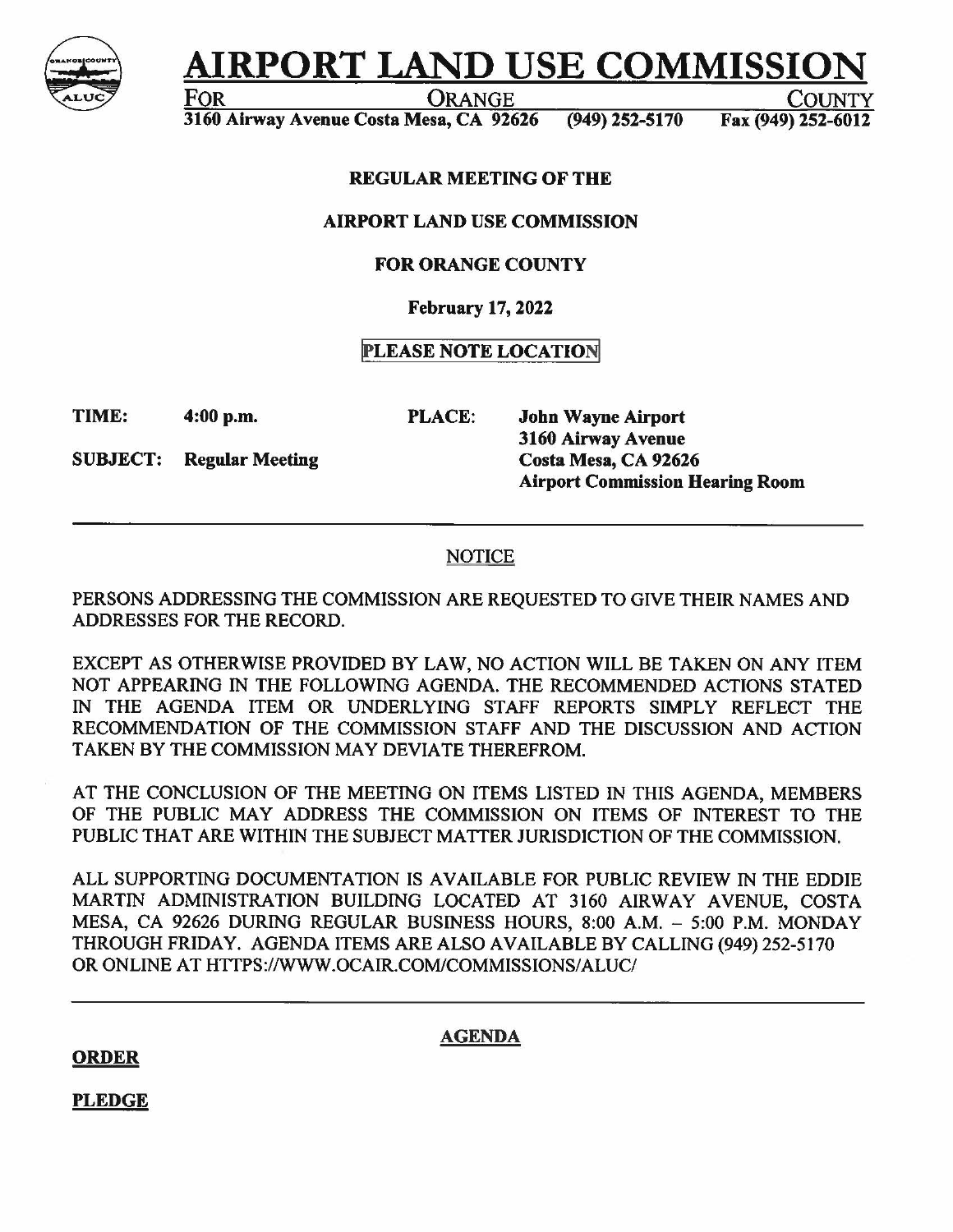# **APPROVAL OF MINUTES**

#### **Regular Meeting of January 20, 2022:**

| <b>Commissioners Present:</b>           | Gerald Bresnahan, Stephen Beverburg, Schelly Sustarsic, Alan<br>Murphy, Mark Monin |
|-----------------------------------------|------------------------------------------------------------------------------------|
| <b>Alternate Commissioners Present:</b> | Vern King                                                                          |
| <b>Commissioners Absent:</b>            | <b>Austin Lumbard</b>                                                              |

#### **NEW BUSINESS:**

## 1. **Update on the City of Irvine's Status Regarding the Inconsistent Finding on the 2021-2029 Housing Element Update**

At the January 2022 meeting, the Commission found the City of Irvine Housing Element Update inconsistent with the *AELUP for JWA* and voted to require that the City submit all subsequent actions, regulations, and permits within JWA's airport influence area to the Commission for review.

#### **Recommendation:**

Discuss and provide further direction to staff.

## 2. **City of Seal Beach 2021-2029 Housing Element Update**

The City of Seal Beach has submitted its Housing Element Update 2021-2029 for a consistency review.

#### **Recommendation:**

That the Commission find the proposed City of Seal Beach Draft Housing Element Update *Inconsistent* with the*AELUPfor Joint Forces Training Base Los Alamitos* per:

- 1) Section 2.1.1 Aircraft Noise, that the "aircraft noise emanating from airports may be incompatible with general welfare of the inhabitants within the vicinity of an airport."
- 2) PUC Section 21674, (as referenced in Section 1.2 *oftheAELUPforJFTB Los Alamitos)* which states that the Commission is charged by PUC Section 21674(a) ''to assist local agencies in ensuring compatible land uses in the vicinity of ...existing airports to the extent that the land in the vicinity of those airports is not already devoted to incompatible uses," and PUC Section 21674(b) ''to coordinate planning at the state, regional and local levels so as to provide for the orderly development of air transportation, while at the same time protecting the public health, safety and welfare."